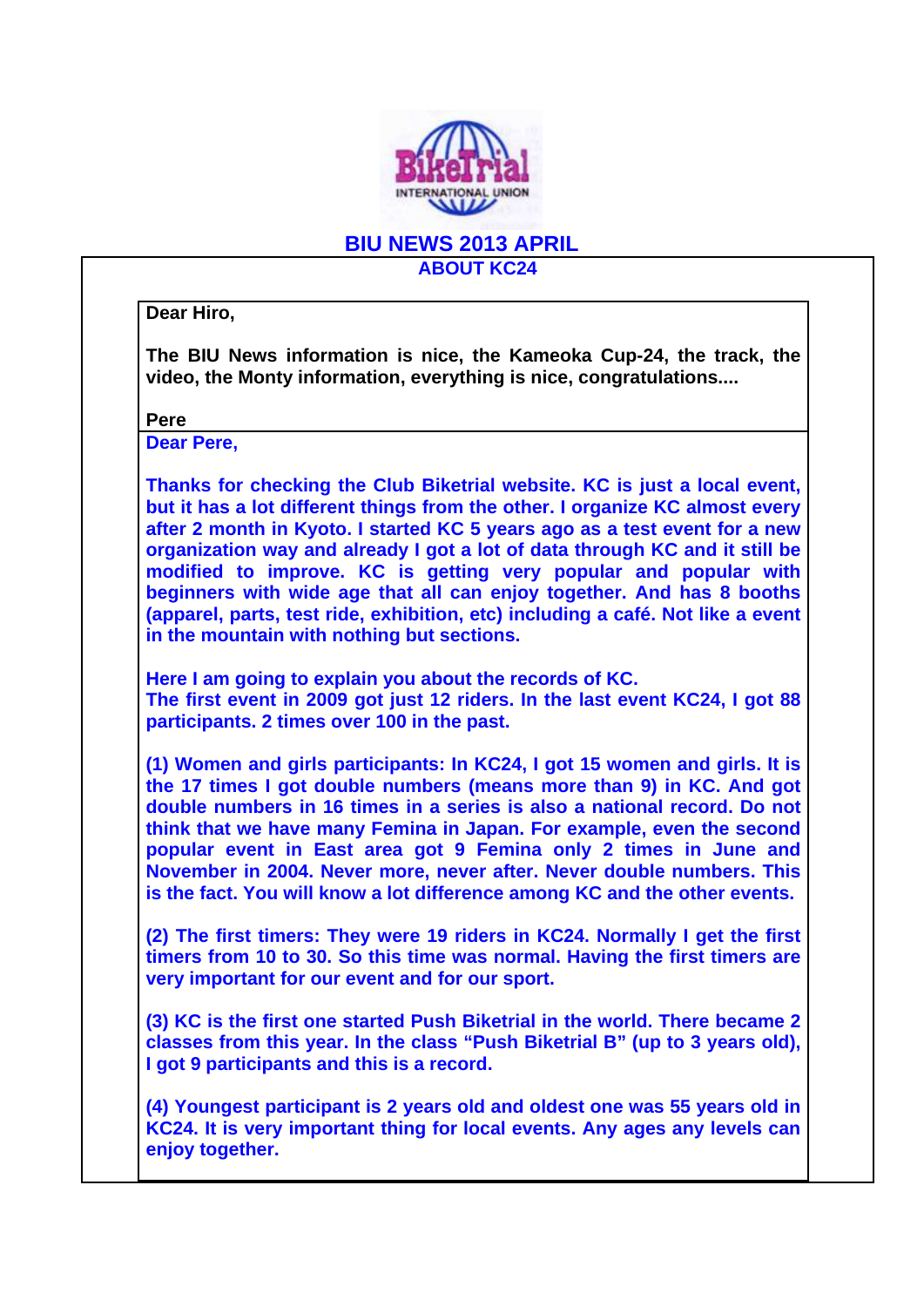**I tell you that now I do not have interest in the event without WOMEN and GIRLS, no interest in without FIRST TIMERS, no interest in without YOUNG CHILDREN, no interest in without AGED PEOPLE. Without these, the event is not providing the joy of riding for everybody. It means I will never increase the participants.** 

**As I know, we will get Femina at least 2 or 3 without effort. But sure it never comes to double numbers in local events without trying very hard. If the event has less than 10 women & girls, if the event has less than 10 first timers, if the event has no aged riders like over 50 years bold, and only strong young riders coming to the event. Because you are making it jut for them. Is it right for local events?** 

**We say Biketrial is for everybody. But actually there is very slim chance to see the event with the concept.** 

**Organizing just WBC does not work to promote our sport in the country. I knew it with my experience to hold it in Japan for 17 times (since 1992 to 2008). Please see below data (from KC24) that I check every time to know the detail of entry. I also use survey to know the needs of participants. Such marketing is very important for our next step to improve. If you see it carefully I am sure will find something important there.** 

|               |              | Kameoka cup 24<br>The entry details |                         |                             |             |
|---------------|--------------|-------------------------------------|-------------------------|-----------------------------|-------------|
|               | Group/Age    | <b>Male</b>                         | <b>Female</b>           | <b>Total</b>                |             |
| A             | $60 - 69$    | $\mathbf 0$                         | $\mathbf 0$             |                             | <b>Ax31</b> |
| (16 & up)     | $50 - 59$    | $\overline{2}$                      | 1                       | 20"x2<br>RENTX1             |             |
|               | $40 - 49$    | 12                                  | $\mathbf{1}$            | 20"x8<br>$26''$ x4<br>?x1   |             |
|               | $30 - 39$    | $\overline{\mathbf{4}}$             | $\overline{\mathbf{3}}$ | $20''$ x11<br>26"x2         |             |
|               | $20 - 29$    | 1                                   | $\boldsymbol{0}$        | $20''$ x1                   |             |
|               | $16 - 19$    | 1                                   | $\mathbf 0$             | $20''$ x1                   |             |
| B             | 15 years old | 1                                   | $\mathbf 0$             | $20''$ x1                   | <b>Bx57</b> |
| $(15$ & down) | 14 years old | $\overline{2}$                      | $\mathbf 0$             | $20''$ x2                   |             |
|               | 13 years old | 1                                   | $\mathbf 0$             | $20''$ x1                   |             |
|               | 12 years old | $\overline{\mathbf{3}}$             | $\mathbf 0$             | $20''$ $\times$ 3           |             |
|               | 11 years old | $5\phantom{1}$                      | 1                       | $20''$ x $6$                |             |
|               | 10 years old | $\overline{\mathbf{z}}$             | $\overline{2}$          | $20''$ $\times$ $8$<br>18x1 |             |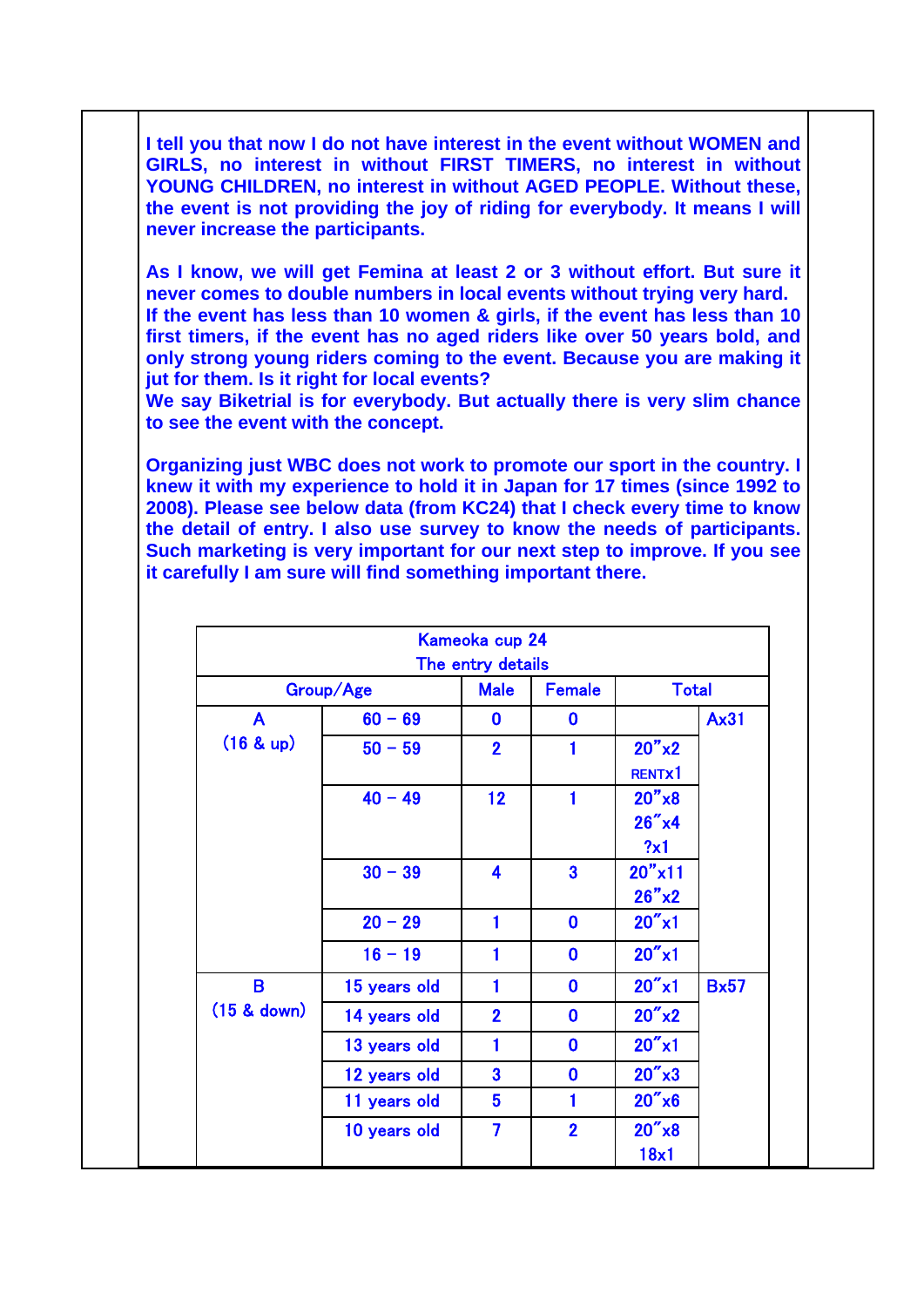| $20''$ x10<br>$\boldsymbol{9}$<br>$\mathbf{1}$<br>9 years old<br>$20''$ x4<br>$\overline{\mathbf{3}}$<br>$\overline{2}$<br>8 years old<br>$16" \times 1$<br>$20''$ x1<br>$5\overline{)}$<br>7 years old<br>$\mathbf 0$<br>18x1<br>16"x2<br>?x1<br>$18" \times 1$<br>$\overline{2}$<br>$\mathbf 0$<br>6 years old<br>16"x1<br>12"x2<br>$\overline{2}$<br>$\mathbf 0$<br>5 years old<br>12"x2<br>$\overline{\mathbf{3}}$<br>4 years old<br>$\mathbf{1}$<br>16"x1<br>18x1<br>$\overline{2}$<br>$12" \times 1$<br>$\overline{2}$<br>3 years old<br>10x1<br>?x2<br>$12" \times 1$<br>$\overline{2}$<br>2 years old<br>$\mathbf{1}$<br>6x1<br>?x1<br><b>TOTAL</b><br>73<br>15<br>88<br><b>CATEGORIES</b><br><b>PUSHBIKE A: 4</b><br><b>PUSHBIKE B: 7</b><br><b>NO COLOR A: 8</b><br>NO COLOR B: 17<br><b>WHITE A: 9</b><br><b>WHITE B: 14</b><br><b>GREEN: 17</b><br><b>BLUE: 11</b><br><b>TOTAL: 88</b><br><b>FIRST TIMER: 19</b><br><b>RENTAL BIKE: 1</b><br><b>FEMALE: 15</b> |                                                                                                    |  |  |  |
|----------------------------------------------------------------------------------------------------------------------------------------------------------------------------------------------------------------------------------------------------------------------------------------------------------------------------------------------------------------------------------------------------------------------------------------------------------------------------------------------------------------------------------------------------------------------------------------------------------------------------------------------------------------------------------------------------------------------------------------------------------------------------------------------------------------------------------------------------------------------------------------------------------------------------------------------------------------------------|----------------------------------------------------------------------------------------------------|--|--|--|
|                                                                                                                                                                                                                                                                                                                                                                                                                                                                                                                                                                                                                                                                                                                                                                                                                                                                                                                                                                            |                                                                                                    |  |  |  |
|                                                                                                                                                                                                                                                                                                                                                                                                                                                                                                                                                                                                                                                                                                                                                                                                                                                                                                                                                                            |                                                                                                    |  |  |  |
|                                                                                                                                                                                                                                                                                                                                                                                                                                                                                                                                                                                                                                                                                                                                                                                                                                                                                                                                                                            |                                                                                                    |  |  |  |
|                                                                                                                                                                                                                                                                                                                                                                                                                                                                                                                                                                                                                                                                                                                                                                                                                                                                                                                                                                            |                                                                                                    |  |  |  |
|                                                                                                                                                                                                                                                                                                                                                                                                                                                                                                                                                                                                                                                                                                                                                                                                                                                                                                                                                                            |                                                                                                    |  |  |  |
|                                                                                                                                                                                                                                                                                                                                                                                                                                                                                                                                                                                                                                                                                                                                                                                                                                                                                                                                                                            |                                                                                                    |  |  |  |
|                                                                                                                                                                                                                                                                                                                                                                                                                                                                                                                                                                                                                                                                                                                                                                                                                                                                                                                                                                            |                                                                                                    |  |  |  |
|                                                                                                                                                                                                                                                                                                                                                                                                                                                                                                                                                                                                                                                                                                                                                                                                                                                                                                                                                                            |                                                                                                    |  |  |  |
|                                                                                                                                                                                                                                                                                                                                                                                                                                                                                                                                                                                                                                                                                                                                                                                                                                                                                                                                                                            |                                                                                                    |  |  |  |
|                                                                                                                                                                                                                                                                                                                                                                                                                                                                                                                                                                                                                                                                                                                                                                                                                                                                                                                                                                            |                                                                                                    |  |  |  |
|                                                                                                                                                                                                                                                                                                                                                                                                                                                                                                                                                                                                                                                                                                                                                                                                                                                                                                                                                                            |                                                                                                    |  |  |  |
|                                                                                                                                                                                                                                                                                                                                                                                                                                                                                                                                                                                                                                                                                                                                                                                                                                                                                                                                                                            |                                                                                                    |  |  |  |
|                                                                                                                                                                                                                                                                                                                                                                                                                                                                                                                                                                                                                                                                                                                                                                                                                                                                                                                                                                            |                                                                                                    |  |  |  |
|                                                                                                                                                                                                                                                                                                                                                                                                                                                                                                                                                                                                                                                                                                                                                                                                                                                                                                                                                                            |                                                                                                    |  |  |  |
|                                                                                                                                                                                                                                                                                                                                                                                                                                                                                                                                                                                                                                                                                                                                                                                                                                                                                                                                                                            |                                                                                                    |  |  |  |
|                                                                                                                                                                                                                                                                                                                                                                                                                                                                                                                                                                                                                                                                                                                                                                                                                                                                                                                                                                            |                                                                                                    |  |  |  |
|                                                                                                                                                                                                                                                                                                                                                                                                                                                                                                                                                                                                                                                                                                                                                                                                                                                                                                                                                                            |                                                                                                    |  |  |  |
|                                                                                                                                                                                                                                                                                                                                                                                                                                                                                                                                                                                                                                                                                                                                                                                                                                                                                                                                                                            |                                                                                                    |  |  |  |
|                                                                                                                                                                                                                                                                                                                                                                                                                                                                                                                                                                                                                                                                                                                                                                                                                                                                                                                                                                            |                                                                                                    |  |  |  |
|                                                                                                                                                                                                                                                                                                                                                                                                                                                                                                                                                                                                                                                                                                                                                                                                                                                                                                                                                                            |                                                                                                    |  |  |  |
|                                                                                                                                                                                                                                                                                                                                                                                                                                                                                                                                                                                                                                                                                                                                                                                                                                                                                                                                                                            |                                                                                                    |  |  |  |
|                                                                                                                                                                                                                                                                                                                                                                                                                                                                                                                                                                                                                                                                                                                                                                                                                                                                                                                                                                            |                                                                                                    |  |  |  |
|                                                                                                                                                                                                                                                                                                                                                                                                                                                                                                                                                                                                                                                                                                                                                                                                                                                                                                                                                                            | <b>GROUP</b><br>$K\cdot D\cdot R\cdot T$ : 16<br><b>MORI TRIAL: 11</b><br><b>WONDER ENERGY: 10</b> |  |  |  |
| <b>TEAM MAT: 6</b>                                                                                                                                                                                                                                                                                                                                                                                                                                                                                                                                                                                                                                                                                                                                                                                                                                                                                                                                                         |                                                                                                    |  |  |  |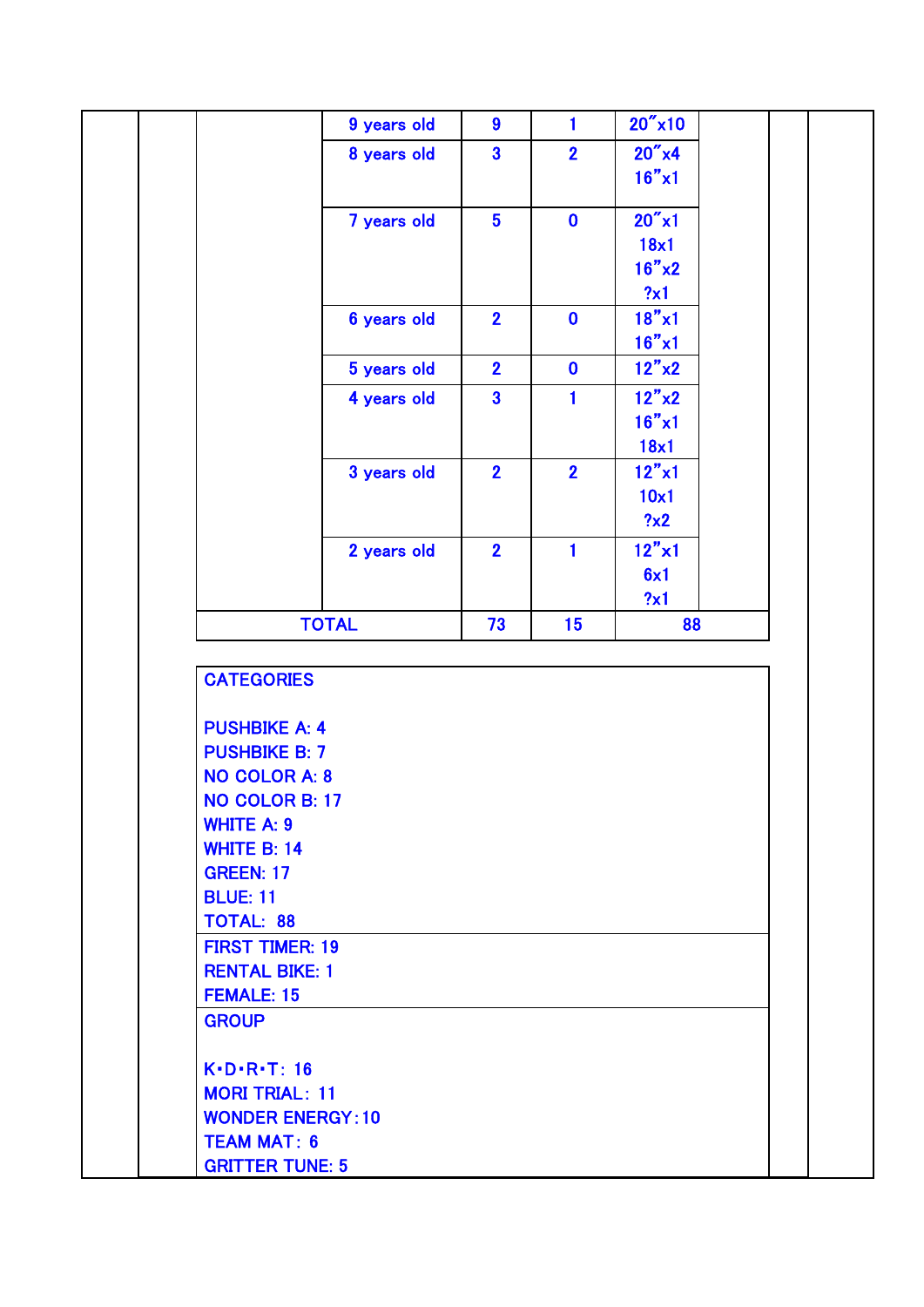| <b>TEAM ON THE ROCK: 4</b>           |  |
|--------------------------------------|--|
| <b>BHB Famly: 3</b>                  |  |
| <b>W.P.KYOTO: 2</b>                  |  |
| <b>TEAM CARAMEL: 2</b>               |  |
| <b>TEAM MOMENT: 1</b>                |  |
| <b>WELD ONE: 1</b>                   |  |
| <b>GIANT Cycling Club: 1</b>         |  |
| <b>CLUB BIKETRIAL: 1</b>             |  |
| <b>AREA</b>                          |  |
|                                      |  |
| <b>KYOTO: 25</b>                     |  |
| <b>MIE: 16</b>                       |  |
| <b>OSAKA: 15</b>                     |  |
| <b>HYOGO: 12</b>                     |  |
| <b>OKAYAMA: 6</b>                    |  |
| <b>NARA: 4</b>                       |  |
| <b>WAKAYAMA: 3</b>                   |  |
| <b>AICHI: 3</b>                      |  |
| <b>SHIGA: 2</b>                      |  |
| <b>BIKE</b>                          |  |
|                                      |  |
| MONTY: 27 (?x1/14x0/16x3/20x22/26x1) |  |
| ECHO: $7(20x6/26x1)$                 |  |
| ONZA: 7 (18x3/20x4)                  |  |
| KOXX: 7 (12x1/18x1/20x5/26x0)        |  |
| DOB: 6 (18x0/20x6/26x0)              |  |
| <b>STRIDER: 3 (12x3)</b>             |  |
| <b>ORION: 4 (20x4)</b>               |  |
| GIANT: 2 (20x0/24x0/26x1/RENTALx1)   |  |
| WC: 2 (20x2)                         |  |
| <b>ASUKA: 2 (20x2)</b>               |  |
| MORI: $1(10"x1)$                     |  |
| $Y$ BIKE: $1$ $(?x1)$                |  |
| <b>BECAUSE: 1 (26x1)</b>             |  |
| <b>ANCHOR: 1 (26x1)</b>              |  |
| <b>JD RAZOR: 1(6x1)</b>              |  |
| <b>BRIDGESTONE: 1 (16x1)</b>         |  |
| <b>GLITER TUNE: 1 (20x1)</b>         |  |
| <b>MATSUDA: 1 (20x1)</b>             |  |
| <b>GRITTER TUNE: 1 (20x1)</b>        |  |
| <b>FULLMARKS: 1 (20x1)</b>           |  |
| ZHI: 1 (20x1/26x0)                   |  |
| <b>BIONIC: 1 (20x1/26x0)</b>         |  |
| <b>MARUISHI: 1(20x1)</b>             |  |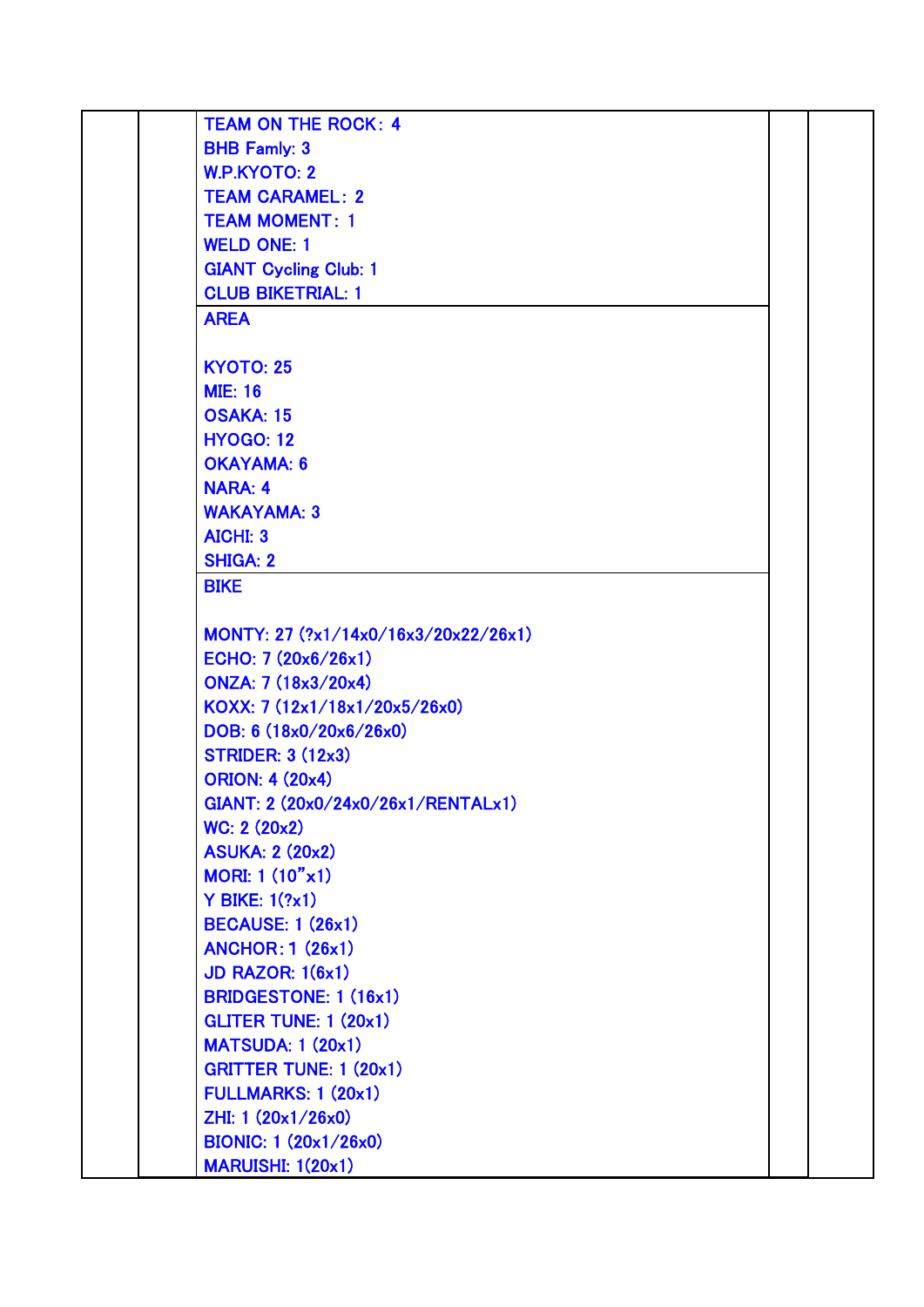WELD ONE: 1 (20x1) SALSA: 1(26x1) TANK: 1 (20x1) ?:  $5$  $(?x3/12x2)$ 

TOTAL: 6x1/10x1/12x6/14x0/16x4/18"x4/20x60/24x0/26x 6/RENTALx1/?x5)

**Sincerely yours, Hiro** 

## **No. 003 dated 07/04/2013**

## **INFORMATION FROM GIULIANO**

## **Dear Hiro,**

**as you know our web site www.biketrialinternational.com can send "mass mail". Mass mail it's a service a little bit differenced from traditional e-mail. Have some advantage and some disadvantage.** 

**One disadvantage is that MassMail it's "html" mail, so it's possible that some server don't like this type of communication and cut it (little percentage).** 

**One advantage is that MassMail have the possibility to know how many receiver read the communication.** 

**After 10 sending since 28th October 2012 I can know a little statistics of Delegate than read our service.** 

**The percentage it's a little poor, only the 47% of recipients.** 

**But this percentage is penalized by the system of sending (Html). And exist others data to consider.** 

**I had cross data of Mass Mail with my "WBC 2012 email campaign" and now I have the first result.** 

**With this cross data job I have 5 type of results, gathered in group:** 

| <b>GROUP</b> | <b>Group Description</b>                                                                          | <b>Delegates</b> | <b>Comment</b>                                                                                                                                                               |
|--------------|---------------------------------------------------------------------------------------------------|------------------|------------------------------------------------------------------------------------------------------------------------------------------------------------------------------|
| <b>YA</b>    | This Delegate Read Mass Mail (Yes) and<br>answer to email (Answer)                                | 13               | <b>PERFECT!</b>                                                                                                                                                              |
| <b>NA</b>    | This Delegate don't read Mass Mail (No) but<br>have answer to traditional email (Answer)          | 6                | Need check email can be<br>change in the last time or he<br>don't want receive Html                                                                                          |
| <b>NN</b>    | This Delegate don't read Mass Mail (No) and<br>don't answer, BUT his email address it's<br>active | 9                | Need serious control of this<br>email and try to have<br>contact with this Delegate.                                                                                         |
| YN           | This Delegate Read Mass Mail (Yes) but<br>don't answer to email (No answer).                      | -3               | <b>Strange group. The Delegate</b><br>read communication. his<br>email is ok, but he don't<br>write us nothing.<br>The contact is technically<br>efficient but need control. |